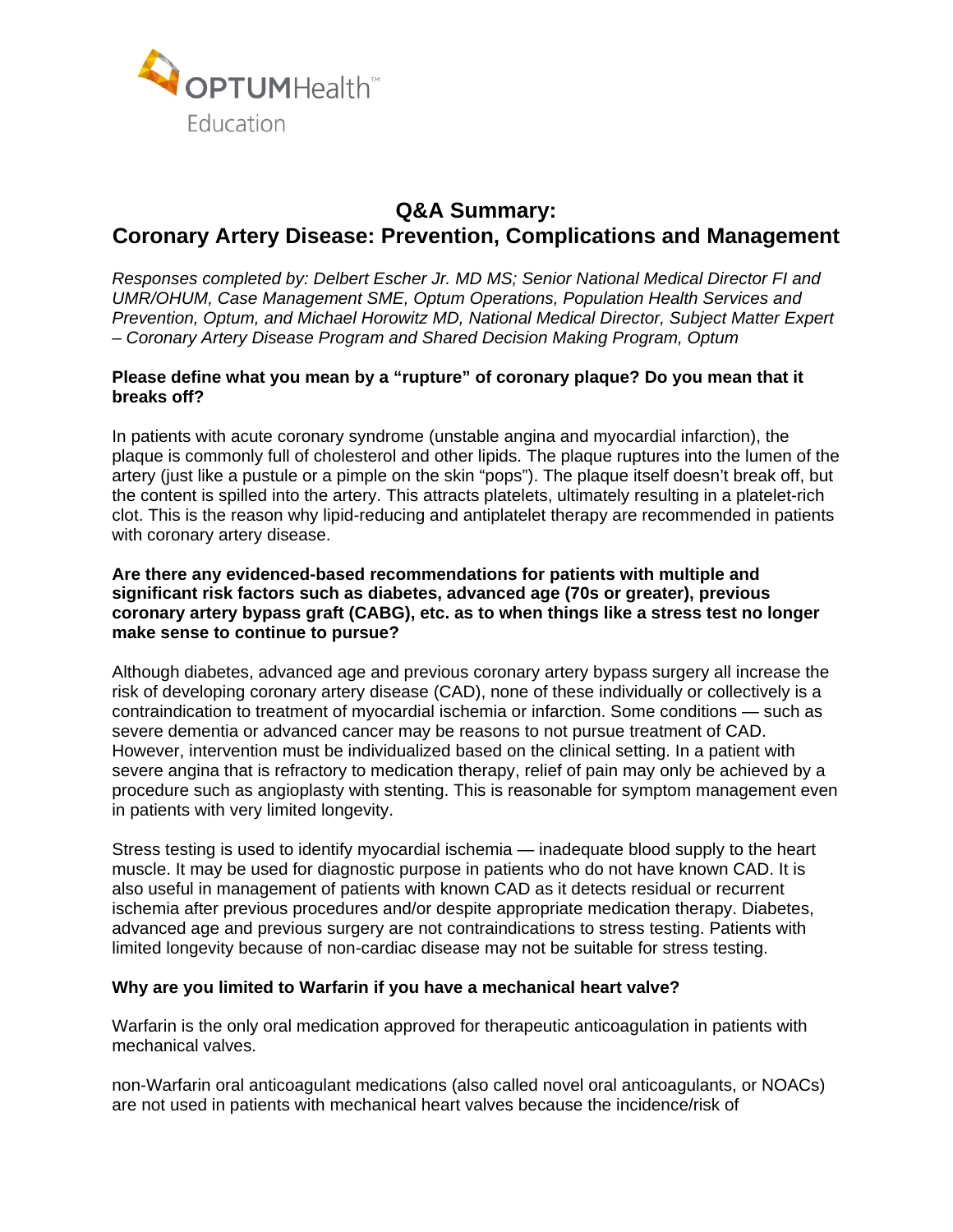thromboembolic events is higher with these medications than it is with Warfarin. Thus, Eliquis (Apixaban), Xarelto (rivaroxaban) and Pradaxa (dabigatran) are not approved for use in patients with mechanical heart valves.

Intravenous heparin can be used in patients with mechanical heart valves who are unable to take oral medications. Heparin may also be used as a "bridge" for patients who are just starting Warfarin or those who must interrupt Warfarin therapy for surgery, etc. Subcutaneous heparin may be used in certain circumstances (such as during pregnancy in women with mechanical heart valves).

## **If an individual lives in a rural area and is having active chest pain and it will be a while until they can get to a hospital, is it still advised to chew an adult aspirin or could this cause problems if a percutaneous coronary intervention (PCI) was ordered? Are there any other recommendations until they can get to hospital?**

Coronary artery disease is only one cause of chest pain. Other causes of chest pain include pulmonary emboli, pneumothorax, pleurisy, pericardial disease, esophageal rupture, aortic dissection, etc. Aspirin may be contraindicated in some of these conditions. Suggesting medical therapy is out of scope for case management. When engaging with a member with a potential life-threatening illness, follow the Emergency Medical Services Contact Process Job Aid.

# **If you have stable angina, does that place you at higher risk of for myocardial infarction (MI) and/or sudden cardiac death?**

A patient with stable angina has coronary artery disease. Therefore, the risk of MI is generally greater than it is for one with normal coronary arteries. However, the magnitude of this increased risk depends on many factors including the specific coronary artery issue that causes the angina. (For instance one with a single occluded branch vessel has different risk than one with multivessel disease.). Also, current medical therapy such as use of statins and risk modification such as abstinence from tobacco use impact risk.

The risk of MI for patients with stable angina — while above that of healthy people — is lower than it is for patients with unstable angina or recent myocardial infarction.

The risk for sudden cardiac death is influenced by many issues. Severely reduced left ventricular function — as measured by ejection fraction (EF) — is an important risk factor for sudden cardiac death. Previous myocardial infarction and myocardial ischemia are also risk factors, particularly if associated with poor left ventricular function.

## **A patient went for stenting last week, whereupon two attempts were made to stent right coronary artery, but these were unsuccessful, as she has 97 percent blockage. She was told there is nothing else they can do but treat her condition medically (which means to continue to take meds she is already on). What can she expect going forward? It seems like a ticking time bomb before she has an MI.**

This member should discuss her specific situation with her cardiologist. Only the cardiologist can advise what she can expect and what her risks are.

It is not possible to comment on outcome and risk without full knowledge of the coronary artery anatomy. The size of the right coronary artery and the exact location are important factors that one can only know from viewing the actual catheterization images. The situation is different if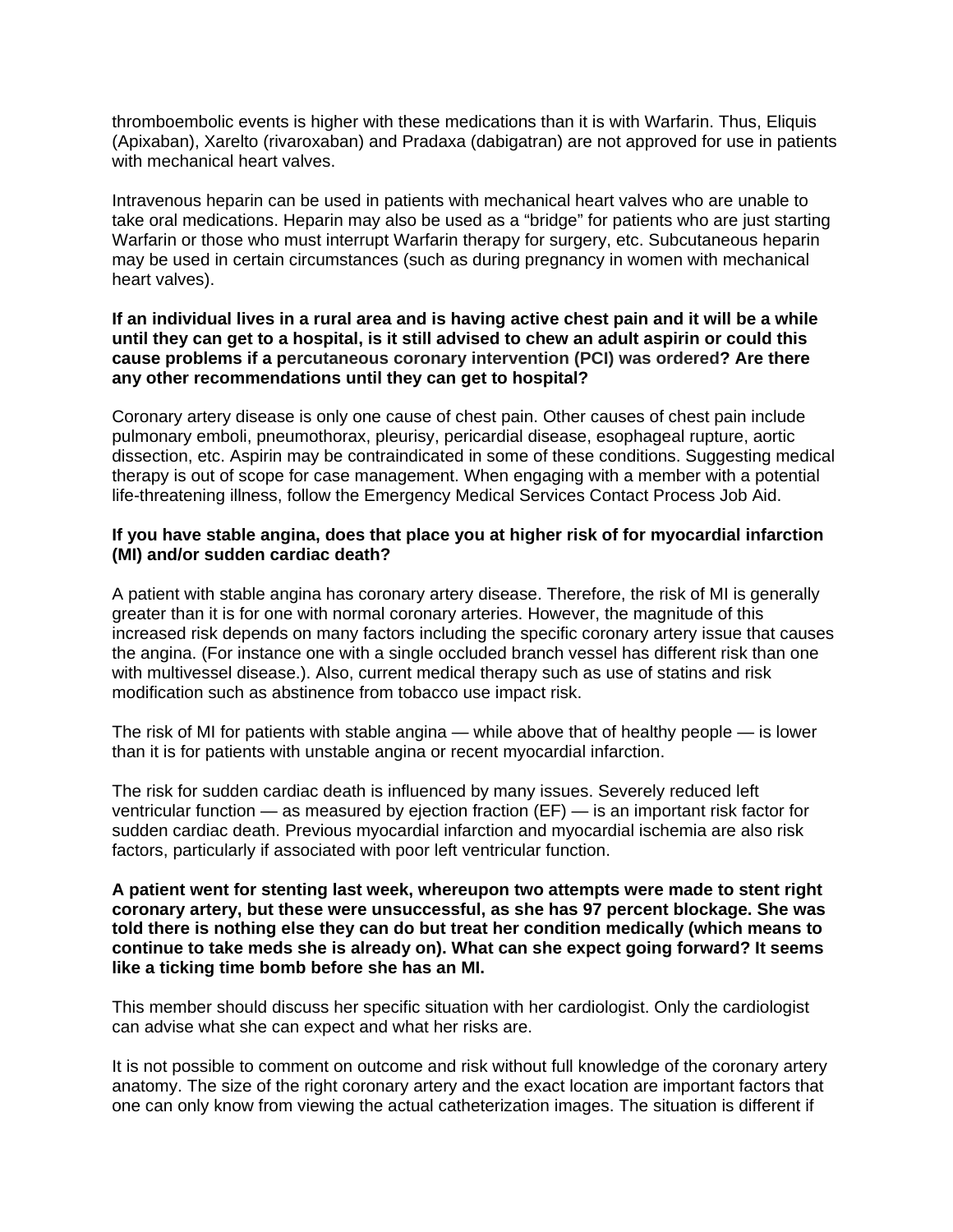this is a small right coronary artery vs. a large dominant vessel. It matters if the stenosis is in the first part of the vessel or if it is distal (beyond key branches). Other important considerations include the size and location of other coronary arteries, and whether these have narrowing or are healthy. These are among the many factors that the cardiologist will consider in recommending treatment. If the cardiologist thought this member was a "ticking time bomb," this member would likely have been referred for cardiac surgical evaluation.

### **Is coronary artery disease reversible with diet?**

*The Lifestyle Heart Trial* (1978, Ornish, et.al.) demonstrated reversal of coronary artery disease in patients who were adherent to a plant-based, low-fat, vegetarian diet, in conjunction with other lifestyle changes, for five years.

# https://jamanetwork.com/journals/jama/fullarticle/188274

There have been other trials with similar results. The challenge with this approach is long-term adherence to a very restrictive diet. This approach only works if one follows it diligently, exclusively and permanently. This approach is not feasible for the majority of patients.

Less-restrictive diets — such as the Mediterranean diet — are likely more practical and applicable to a larger number of patients.

## **How do you define "long-term mortality" as relates to its comparison in Non-ST-Elevation Myocardial Infarction (NSTEMI) vs. ST-Elevation Myocardial Infarction (STEMI)? Why is it higher in NSTEMI than in STEMI? (It seems counterintuitive.)**

For this purpose "long-term mortality" refers to mortality at 10 years.

The second part of the question is complicated because it involves the concept of statistical adjustment.

Although the unadjusted mortality rate for NSTEMI is higher, careful analysis indicates that patients who present with NSTEMI are older and have more comorbidities that contribute to the higher death rate. In other words they are a 'sicker' group of patients in general. There are more deaths in 10 years, but many of the deaths may be related to factors other than the MI.

However, after statistical adjustment (which takes age and comorbidities into consideration), the mortality rate for STEMI is indeed higher. So the mortality rate of STEMI is higher when risk adjustment "levels the field."

The following link is one study that addressed this issue:

https://www.ncbi.nlm.nih.gov/pubmed/16644337

**For 66 year old male with no significant medical history but who has very high alcohol intake (approx. 750 ml/d liquor); taking atenolol, olmesartan, and transdermal clonidine; without significant decrease in blood pressure with average diastolic pressure of high 90s-110, who is unwilling/unable to decrease alcohol significantly, what is a good next step? Which class of drug should be increased, added, etc., if alcohol intake stays unchanged?**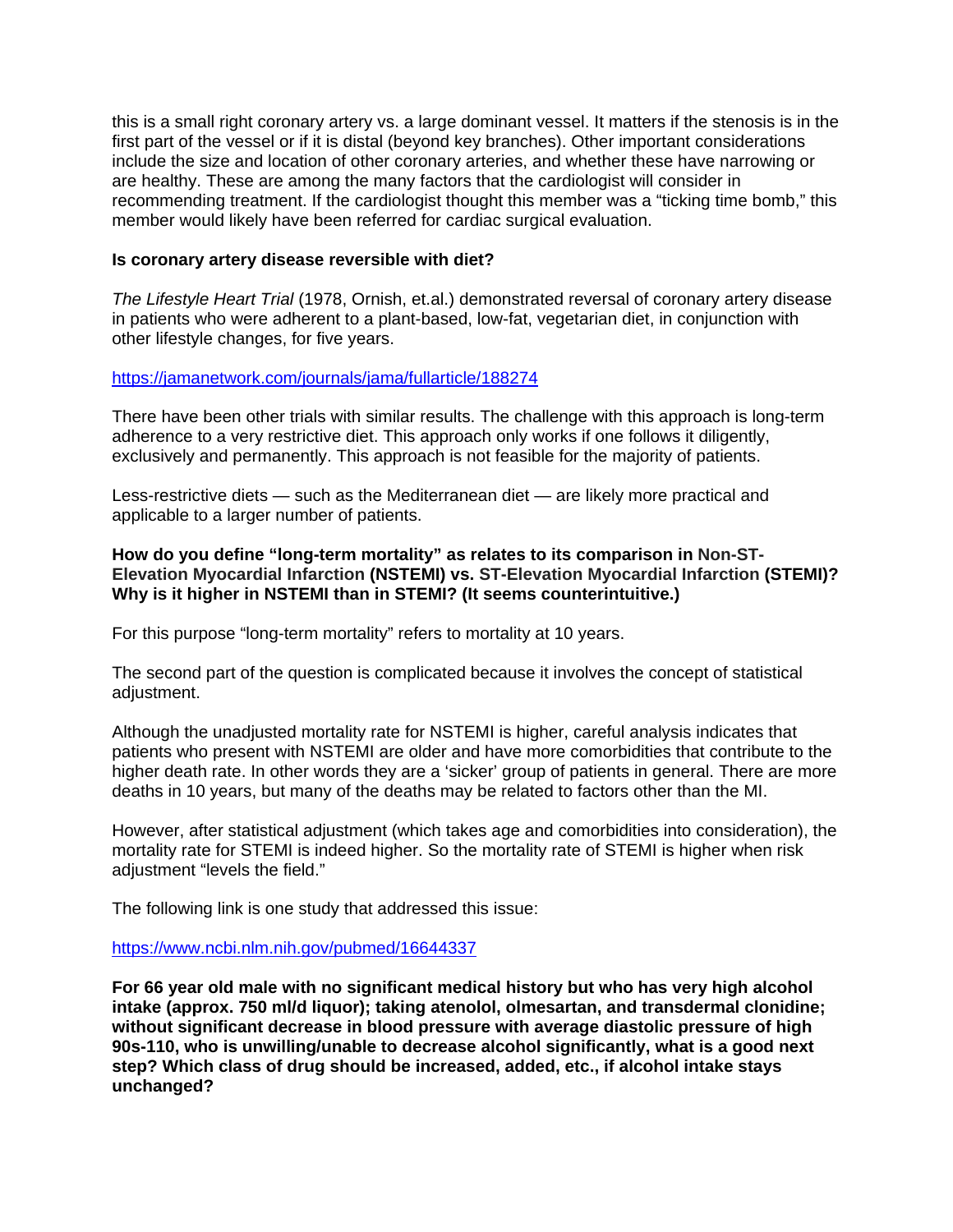This is clearly a very difficult case. The member needs to work closely with his physicians to manage his hypertension and other problems.

The first question to address is the quality of blood pressure monitoring. Errors in measurement of blood pressure are very common. Who is checking blood pressure? Are these values determined in the physician's office? Is the member self-monitoring at home? Is he using the device correctly? Is the correct size cuff being utilized? If the cuff is too narrow for a large (fat or muscular) arm, the blood pressure will be artificially increased. For home use, electronic devices are best. If the consumer has a home blood pressure machine, suggest the consumer take the machine to providers visits to verify accuracy. The kiosks found in pharmacies and similar stores are commonly inaccurate because of calibration problems.

The second thing to be considered is medication adherence. Is this member really taking all of his medications as prescribed? If he is missing one of the agents … or using medications sporadically … then he is not on the regimen that his physician prescribed.

Atenolol is a beta blocker, Olmesartan is an angiotensin receptor blocker (ARB) and Clonidine is a centrally acting alpha-2 blocker. Only the treating physician can decide if dosage can/should be increased or if an additional agent may be appropriate. Medication dosage will commonly be limited by side effects.

If it is determined that the BP measurements are accurate and that the member is taking medications as prescribed, then it may be appropriate for him to see a hypertension specialist. It is important to evaluate for potential causes of hypertension such as renal etiology, renovascular disease and endocrine causes. There are specialists in hypertension at many academic/tertiary medical centers. Many Nephrologists have particular interest in evaluation and management of difficult hypertension.

Is there a known diagnosis of hepatic cirrhosis? It is clearly desirable for the member to reduce (or eliminate) alcohol use. This may or may not be realistic for this member at this time.

# **Would race be a factor in determining which antihypertensive to use first? If I recall, people from African American decent respond better to calcium channel blockers (CCBs)?**

The guideline for management of hypertension currently approved by UnitedHealthcare is:

*2014 Evidence-Based Guideline for the Management of High Blood Pressure in Adults: Report from the Panel Members Appointed to the Eighth Joint National Committee (JNC 8).* 

This guideline was published in *JAMA* in February 2014:

https://jamanetwork.com/journals/jama/fullarticle/1791497

In regard to the above questions, the JNC8 Guideline states the following:

"In the general nonblack population, including those with diabetes, initial antihypertensive treatment should include a thiazide-type diuretic, calcium channel blocker (CCB), angiotensinconverting enzyme inhibitor (ACEI), or angiotensin receptor blocker (ARB)."

AND